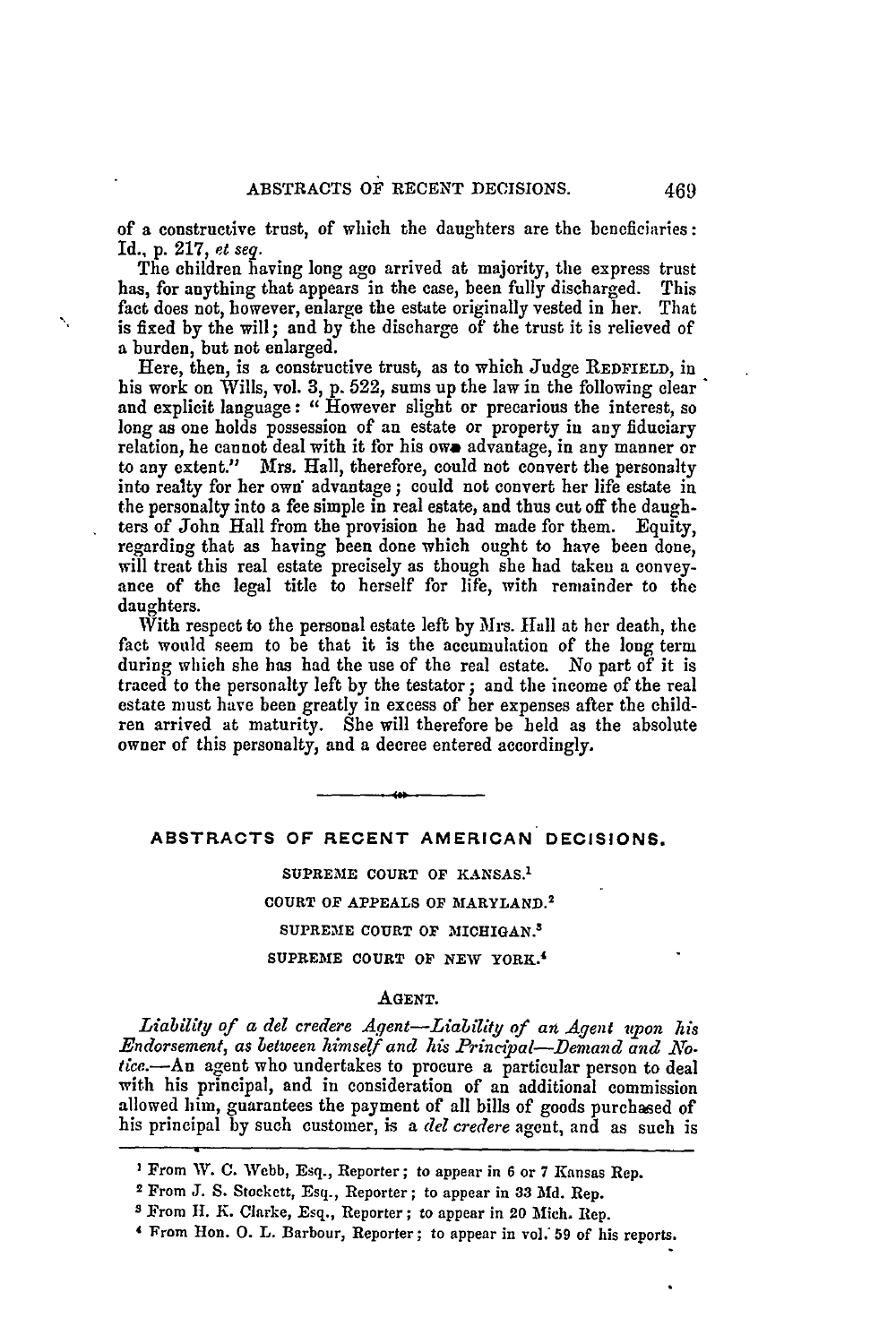primarily liable to satisfy his principal the price of the goods sold: *Lewis v. Brehme,* **33 Md.**

A factor acting under a *del credere* commission, collected the proceeds of a bill of goods sold by his principal to a particular customer, and placed the money to his own account with his bankers, and purchased of them a gold draft payable to his own order, which he specially en- dorsed, without excluding recourse, and transmitted to his principal. The draft included not only the money collected by the agent, but also a balance due from himself to his principal. The draft was afterwards dishonored. Prior to the presentation of the draft for payment, the drawers thereof failed. In an action by the principal against the agent to recover the amount of the draft, Held, 1st, That the agent was bound not only for the collection of the money, but for its safe transmission to his principal. **2d.** 'That the endorsement **by** the agent imported *primfl facie* liability on his part, but he was entitled to show as a matter of defence that it was not the intention that he should be personally charged **by** his endorsement, and if there were no intention to create personal liability, none would exist as between himself and his princi**pal. 3d.** That whether such intention exists or not, will in all cases depend upon the circumstances of the transaction, but the circumstances must be clear and strong to remove the presumption which arises from the endorsement: *Id.*

*A del credere* agent for the purpose of remitting certain moneys which he had received belonging to his principal, as also moneys due by himself, purchased a gold draft payable to his own order, which he specially endorsed and transmitted to his principal. The draft was dishonored and returned to the agent, who retained it **and** made efforts to procure its payment to himself, and failing in this, procured the drawers of the draft to secure him among their first preferred creditors in a deed of trust. The agent notified his principal of these proceedings. After the dishonor and return of the draft, the agent treated the loss thereon<br>as his own, and promised his principal to send him another draft. In an<br>action by the principal to charge the agent as endorser on the draft, Held, That the promise or undertaking by the agent to pay the debt, was not sufficient to bind him as endorser, unless at the time of such promise or undertaking he was fully informed that there had not been due demand, and notice of dishonor. And a prayer which did not submit to the jury to find whether the agent was fully informed, at the time of such promise or undertaking, of all the facts and circumstances of the neglect to make demand and to give notice, was defective **:** *rd.*

A promise by an endorser to pay a draft, subsequent to its dishonor, is presumptive evidence that the draft had been presented for payment in due time and dishonored, and that he had received due notice thereof. This presumption however is one of fact for the jury, and not an absolute legal conclusion to be drawn by the court. It is *primd facie* only, and liable to be rebutted. *Id.*

### **AGREEMENT.**

*Construction of " Secures."-By* an agreement for the sale and purchase of real estate, the vendor covenanted to sell and convey the same as soon as the purchaser "secures the payment of the" purchase price. *Held,* that the word *"secures"* was used in its popular signification, and

470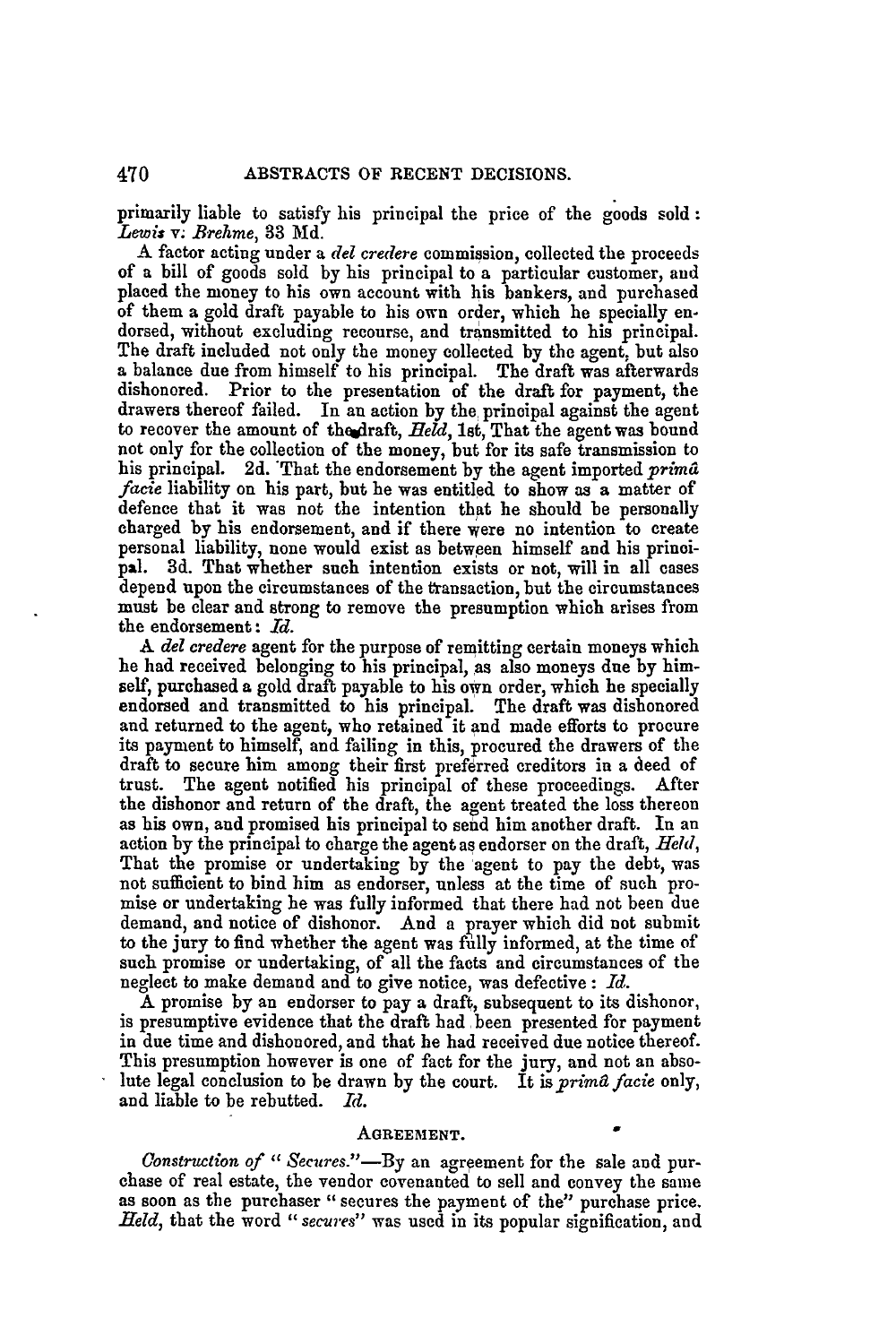that signification was not equivalent to payment in money, but implied something given and received, **by** means of which payment might at some future time be procured or compelled. That it implied a term of credit; but how long that credit was to be, or what security should be given, was left unprovided for: *Foot* v. *Webb,* **59** Barb.

Statement *of Consideration.-By* the same agreement, the vendor agreed to sell and convey the premises *"in consideration* of the *sum* of **\$700,"** and the agreement was signed and sealed **by** both parties. *field,* that this was a sufficient statement of the consideration to satisfy the Statute of Frauds: *Id.*

*When void for Uncertainty.-The* owner of a lot, **by** a written agreement, covenanted *"to* sell and convey all that piece or parcel of land situated on the corner of the public green, now occupied as a store," to the plaintiff, in consideration, &c. " To be conveyed as soon as the party of the second part (the plaintiff) secures the payment of the same." *Held*, that the agreement was void for uncertainty, because it did not fix the term of credit, nor the kind or nature of the security to be given for the purchase-money, and there was nothing to show that any part of such agreement rested in parol: *Id.*

#### **AMENDMENT.**

Party's Name.-Correcting a mistake in the name of a party, where that party is fully described in the pleading, does not change substantially the claim or defence, and is no ground for reversal: *Dewy v. .McLain,* **6** or **7** Kansas.

#### **ASSIGNMENT.**

*How* to *be Construed.-A* transfer of stock, absolute and unconditional in its terms, expressing a consideration, and vesting in the assignee a complete and perfect title to the interest of the assignor in such stock, and a written memorandum of the transaction, of the same date, signed **by** the same parties and **by** a third person as surety for the assignee, executed and delivered at the same interview, and in response to a demand of the assignor, for a memorandum of the transaction, must be regarded as delivered at one and the same time, for the same purpose, and should be deemed different parts of the same instrument, and construed together: *Parks v.* Comstock, **59** Barb.

*Sealing.-And* such memorandum being a part of the assignment, and the two one instrument, a seal to each is unnecessary; one seal will suffice for both. If a separate instrument, and executed even after the assignment, it would operate as a defeasance, in equity, and (since the Code) at law, though not under seal: *Id.*

#### **AUCTION.**

*Highest Bidder.-The* "highest bidder" is one who makes the highest bid in *good faith.* **A** trustee is not bound to accept every bid, and the court will always sustain him in refusing bids which would manifestly frustrate the very object and purpose of a sale : *Gray* v. *Viers,* **33** *Md.*

## **BILLS AND NOTES.** See *Agent.*

*Evidence of Transfer-Insanity of* Payee.-Evidence that the payee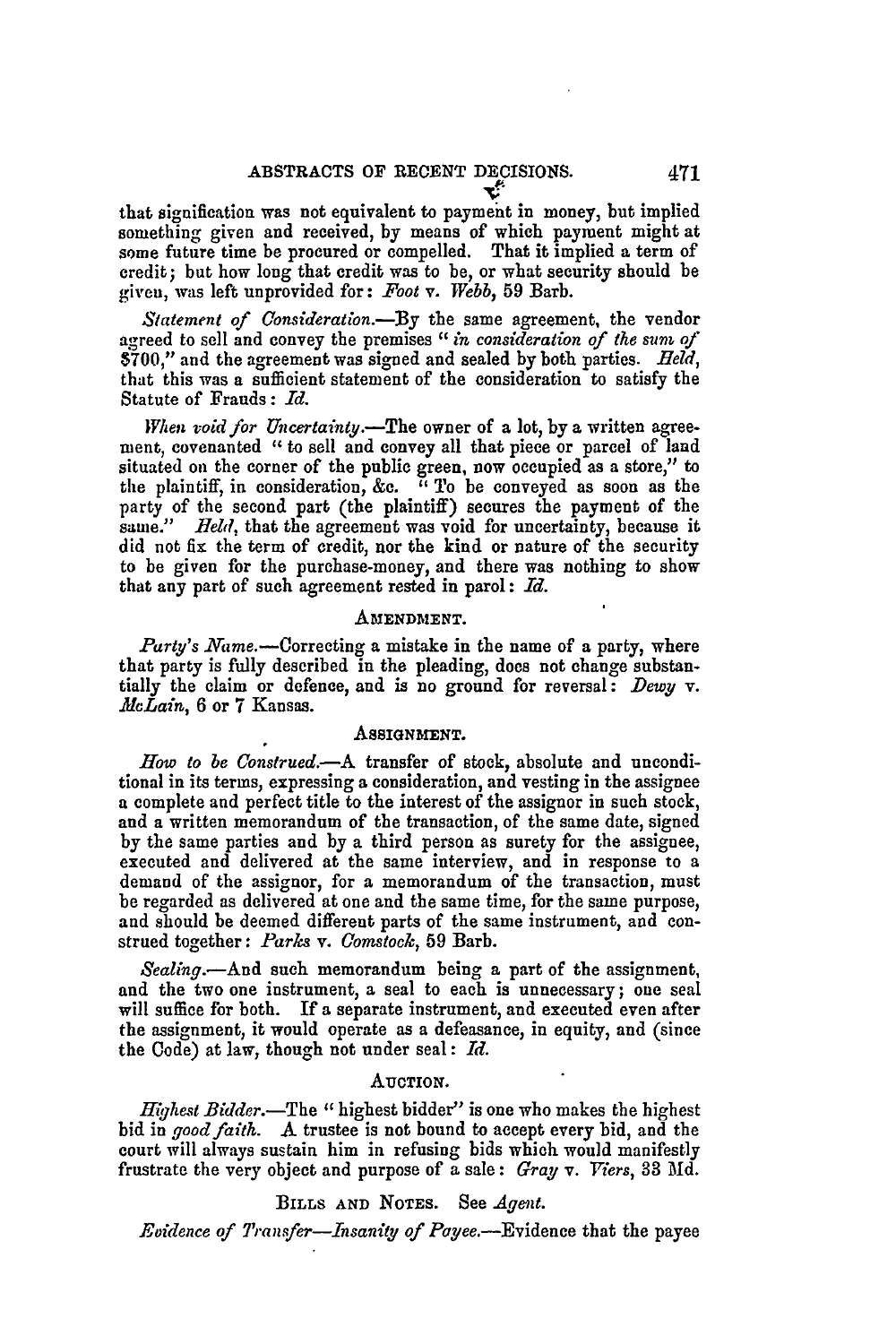of a negotiable instrument, payable to order, was insane during all the time from the issuing of the paper until the death of the payee, is admissible to disprove the validity of the transfer: *Hannahs v. Sheldon)* 20 Mich.

## **CONFEDERATE NOTES.**

*Validiy of a Contract between Parties residing in Tennessee, during 'the ascendancy of the Confederate Government.-A* note given in the state of Tennessee, during the ascendancy of the Confederate Government, for a loan in Confederate money, payable two years after date, with interest from date, *in current bankable funds,* is valid, and the payee, in an action instituted after the overthrow of the Confederacy, is entitled to recover the face value of the note, with interest, in United States currency: *Taylor v. Turley,* 33 **Md.**

#### CONFISCATION.

Act of 1862.-Where real estate is seized, confiscated and sold under the provisions of the law of Congress of July 17th **1862,** only the life estate is seized and sold, and the state limitation law of February 20th 1864, does not affect the right of the reversioner to recover the possession of the realty, after the termination of such life estate: *Dewy* v. *illcLain,* 6 or **7** Kansas.

## **CONSTITUTIONAL** LAW. See *Bighway.*

*Limits of State Laws.-Under* a statute of Pennsylvania it was provided that the total amount of the debts and liabilities (other than the capital stock) of certain companies should never exceed the amount of their capital actually paid in; and if any debts or liabilities should be contracted exceeding the said amount, the directors and officers con- tracting the same, or assenting thereto, should be jointly and severally liable in their individual capacities for the whole amount of such excess, and the same might be recovered by action of debt as in other cases. *Held,* that the liability imposed upon the directors and officers of such corporations is in the nature of a penalty, and can only be enforced within the limits of Pennsylvania: *\_First N. B. of Plymouth v. Price,* **83 Md.**

# **OURTS.** See *Evidence.*

*Session-Adjournment.*--A court legally opened for all general purposes continues in session until it adjourns *sine die,* or expires **by** law, and when an adjournment is made from Saturday till Monday, and from unavoidable cause the court does not convene until Wednesday, the term not having then expired **by** law, the court is legally constituted, and its acts are valid and binding: *Union Pacific R. Co. v. Hand,* **6** or **7** Kansas.

#### **COVENANT.**

*Breach of Contract-Separate Covenants.-Covenants* in a contract by which one party agrees to pay taxes on laud belonging to the other; and also that he will make up to the other any deficiency, on the sale of the land below a specified sum; are separate covenants; and the breach of the covenant to pay taxes can have no effect on the conditions relating to the other: *Eldridge* v. *Bliss*, 20 Mich.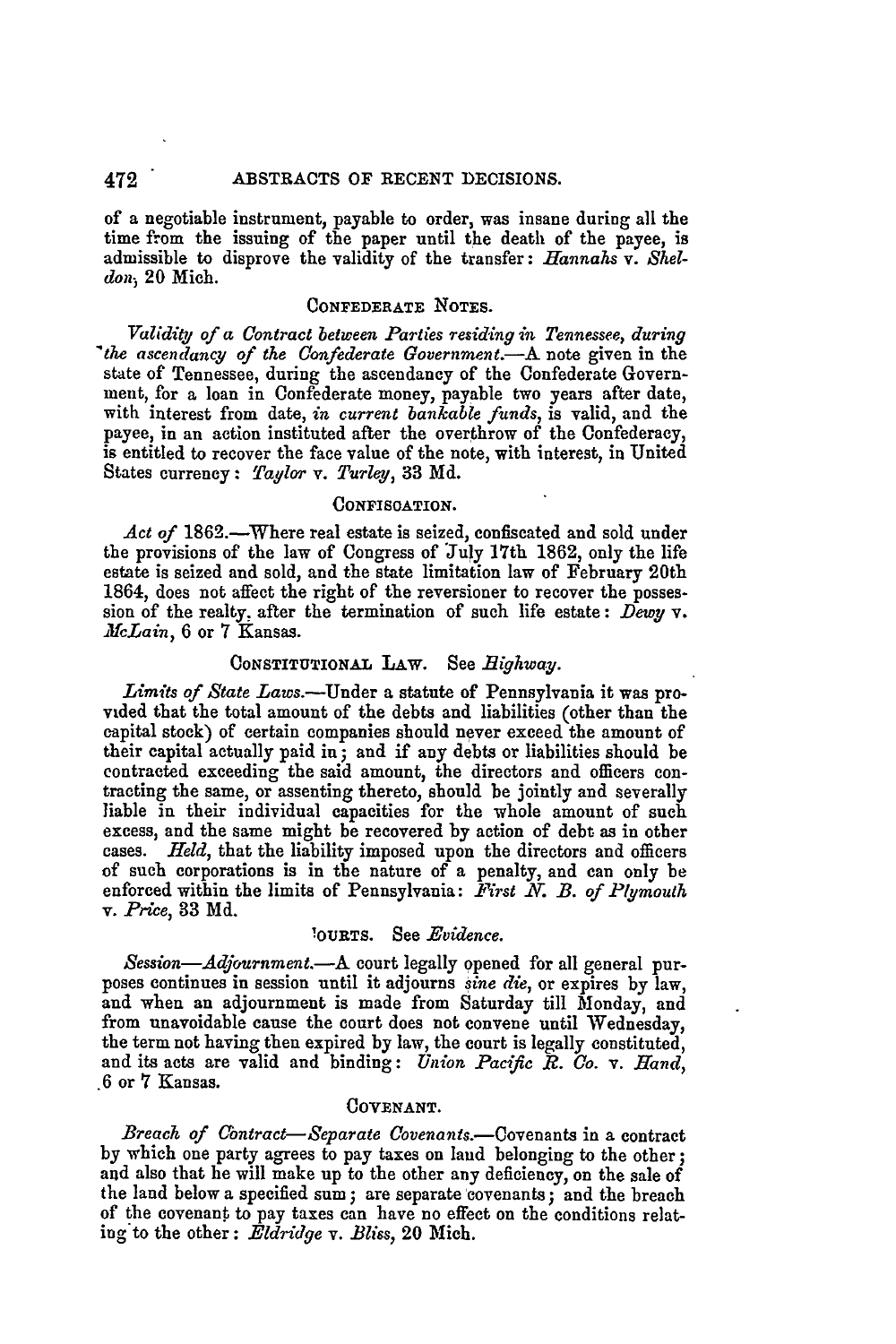# **CRIMINAL** LAW.

*Criminal Pleading-Statement of Offence.*-The averment in an information for obtaining money under false pretences,-that certain representations as to the quantity and value of land which the accused was about to sell to the party to whom the representations were made, were false, "by means of which said false pretences" the money was obtained,—ther between the representations and the alleged result, is essentially defective : *Enders* v. *Peopl,* 20 Mich.

The statute (Comp. Laws, sect. 6059) which provides that after verdict, an indictment for certain offences shall be held sufficient *"if* it describe the offence in the words of the statute," is not to be con- strued to excuse the neglect to aver any fact essential to the description of an offence; and such defect appearing, the judgment should be arrested on motion, or will be reversed on error: *Id.*

# **DEBTOR AND CREDITOR.**

Assignment for Benefit of Creditors.—An assignment of property for the benefit of creditors, is not necessarily and *per se* void **:** *Johnson, Garnishee of Johnson v. Ingersoll,* 6 or **7** Kansas.

Property held by an assignee under a valid assignment for the benefit of creditors, is not subject to attachment or garnishment for the debts of the assignor: *Id.*

*Fraudulent Assignment.-If* a party has assigned any portion of his property for the purpose of defrauding his creditors, such action will sustain an order of attachment issued against him on such grounds: *Johnson v. Laughlin,* 6 or **7** Kansas.

## **DEED, See** *Assignment.*

*Unsevered Crops.-Ripe* crops, although no longer drawing nourishment from the ground, will, if still unsevered, pass by a conveyance of the land: *Tripp* v. *Rasceig,* 20 Mich.

*Reforminq Deeds in Equity-Mistake.-To* establish, according **to** principles administered by courts of equity, a mistake, in order to obtain the reformation' of a deed, there must be not only an error on both sides, but the mistake must be admitted or directly proved: *Id.*

# **DIVORCE.** See *Husband and* **Wife.**

# **EVIDENCE.**

Nul tiel Record—Change in the form of Process—Renewals of Process—What constitutes the record of a Case.—An action was instituted on the 3d of December 1859, on a sheriff's bond, and a writ of summons issued, which was re ants who appeared, the other defendant having died. The parties con-<br>tinued the same in all the writs, and those issued subsequently to the first, differed from it only in stating the cause of action and the amount claimed, so as to conform to **the** requirements of sect. 84, art.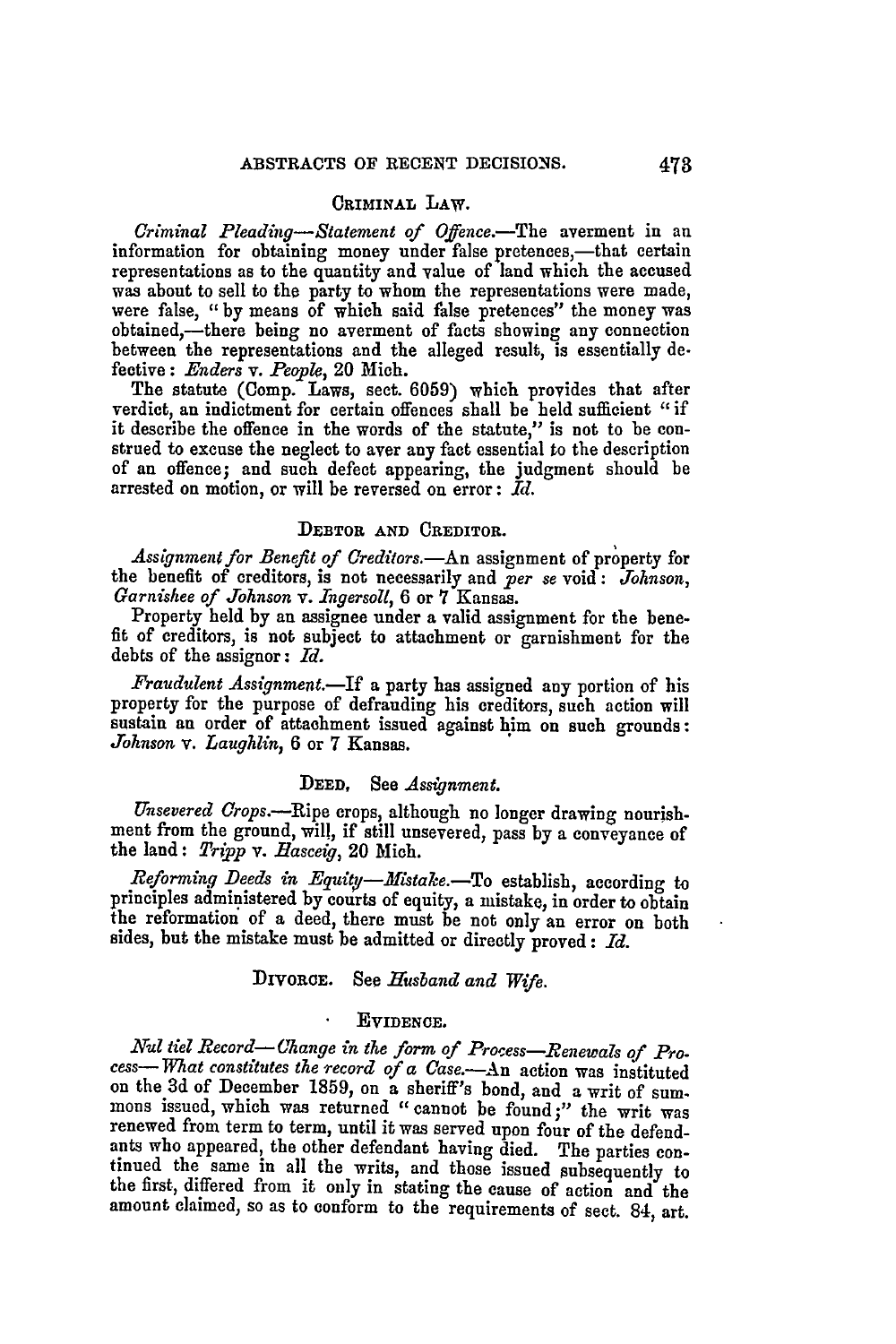**<sup>75</sup>**of the Code of Public General Laws. Upon an issue joined upon a rejoinder of *nul tiel record,* it was *held:*

1st. That the several writs of summons, together with the docketentries, were proper to be offered to the court to prove the record of the cause, but were not admissible as evidence to the jury.

**2d.** That the mere change in the form of process, so as to make it conform to the requirements of the Code, did not have the effect either of putting an end to the suit, which had been instituted prior to the adoption of the Code, or of making it a new and different action.

**3d.** That after the adoption of the Code, it became necessary that all renewals of process in cases then pending, should conform to its requirements: *State for use of Nesbitt v. Logan*, 33 Md.

The summons, returns, pleadings, and all other proceedings in a cause constitute the record, and are admissible, upon a plea of *nul tiel record,* to prove what has been done in the cause **:** *Id.*

During the progress of a cause, the court has control of its proceedings therein, and where mistakes or omissions occur in the docketentries, it has the right to correct and amend them: *Id.*

# **EQUITY.** See *Husband and Wife; Specific Performance.*

### **FRAUDS, STATUTE** OF. See *Agreement.*

*Tarol* Agreement.-By a deed of bargain and sale, the title in fee to certain lands was conveyed to the vendees **who** paid the purchase-money. The deed was in form and character what the parties thereto intended it to **be.** At the time of the conveyance the vendees agreed in parol to sell the land and credit any profits which might be made from such a sale, upon a certain indebtedness to them. **A** portion of the land was sold and profits were realized, but the vendees refused to credit the same according to their agreement. *Beld,* that the agreement could not be enforced: *Kidd v. Carson,* **33 Md.**

*Guaranty- Variance between the Allegata and Probata.-The* plaintiff declared for a sum of money due for wood furnished a third party "on the credit and guaranty of the defendant," and **by** his proof rested his right to recover upon a parol contract: *Held,* that to entitle the plaintiff to recover, it was necessary to show that credit was given solely and exclusively to the defendant. If any credit were given to the third party, the undertaking on the part of the defendant was collateral, and being in parol was void under the Statute of Frauds **:** *Norris v. Graham,* **33 Md.**

If in an action brought to recover money alleged to be due for wood furnished a third party "on the credit and guaranty of the defendant," the evidence shows that the defendant contracted with and purchased the wood from the plaintiff, and was to pay for it, there is a variance between the *allegata* and *probata,* and the plaintiff cannot recover: *Id.*

*Parol promise to pay the Debt of another.*—A parol promise to pay the debt of another, in consideration of forbearance to sue the original debtor, without any new or superadded consideration moving from the creditor to the promissor, is not enforceable, being within the Statute of Frauds: *Thomas v. Delphy,* **33 Md.**

474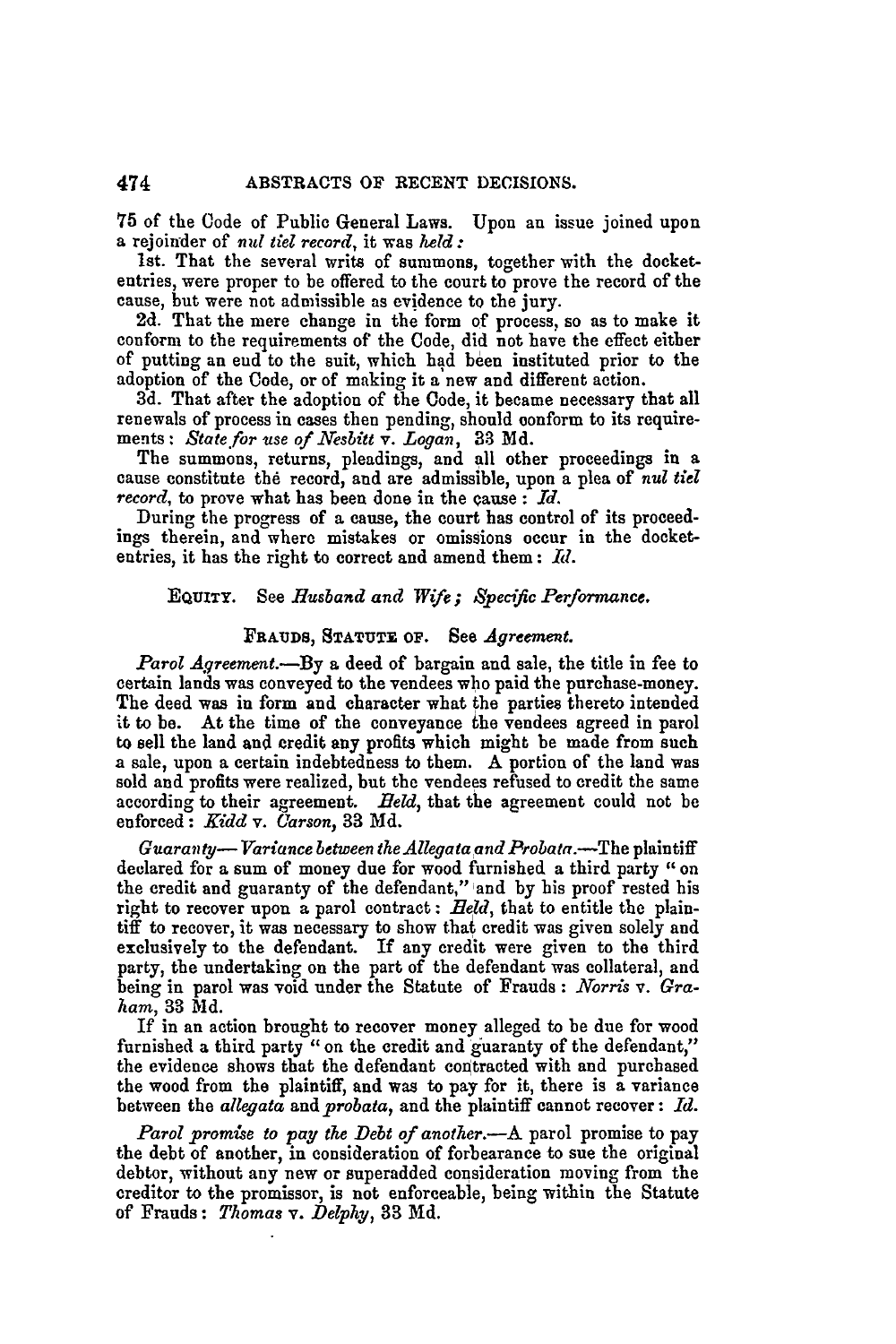#### **HIGHWAY.**

Legislative Power-Retrospective Statutes.<sup>-</sup>When the legislature, by **a** valid exercise of its authority, has conferred a power to act, and prescribed the mode of action, a substantial compliance with the mode will be essential to a valid exercise of the power. But if the power be defectively or irregularly exercised, and for that reason invalid, the legislature may, **by** subsequent action, cure any such defect or irregularity, the requirement of which was originally within its discretion, and if its power over the subject was plenary, its power of confirmation will be absolute: *People ex rel. Bristol v. Board of Supervisors*, 20 Mich.

The legislature have full power within certain constitutional limitations, over the subject of laying out, altering, or discontinuing highways; and this power they may exercise directly: Art. 4, § **23** of the Constitution, which 'declares that the legislature shall not vacate or alter any road laid out by commissioners of highways, is equivalent to the express affirmation of the power to vacate or alter a state road. And this power they may delegate to the Board of Supervisors **:** *Id.*

The right to pass and -repass upon a highway, of persons the value of whose property might be affected **by** its discontinuance, but who **are** not owners of the land through which the portion proposed to be discontinued passes, can hardly **be** looked upon as a vested right of property, which it would not he competent for the legislature **to** take away and, even if they were entitled to compensation, the law makes full provision for ascertaining and adjusting it: *Id.*

## **HUSBAND AND WIFE.**

*Right of Wife to carry on Business.-A.* married woman, having a separate estate, may purchase a boat and carry on the business of boating, on her sole account: *Whedon v. Champlin*, 59 Barb.

There is nothing in the statute which limits the kind of business a married woman may carry on. Nor is there any prohibition against her employing her husband as master, or captain of the boat: *Id.*

*Rights of Ilusband's Creditors.*—Creditors have no lien on the husband's labor, nor is there any way **by** which they can force him to labor for them. He may give his labor to a third person for his board, washing, and clothing, and the creditors have no way to prevent it. So **he** may give his labor to his wife, upon the same terms: *Td.*

After he has acquired property **by** his labor, his creditors may follow it; and if he has invested it in the name of his wife, or expended it to enhance the value of her separate property, a resulting trust may arise in their favor, to the extent of the moneys thus invested: *Id.*

The question, in all cases of this class, is one of fraud; and, like other kindred questions, must **be** submitted to the jury, either when the evidence is conflicting, or when the circumstances are of such a character as to'create doubt or uncertainty: *Id.*

*Estoppel against Wife.-An* execution against the husband was levied upon a canal-boat, and the wife joined in a receipt to the sheriff. The execution was subsequently paid. Another creditor of the husband afterwards issued an execution, which was levied upon the same boat.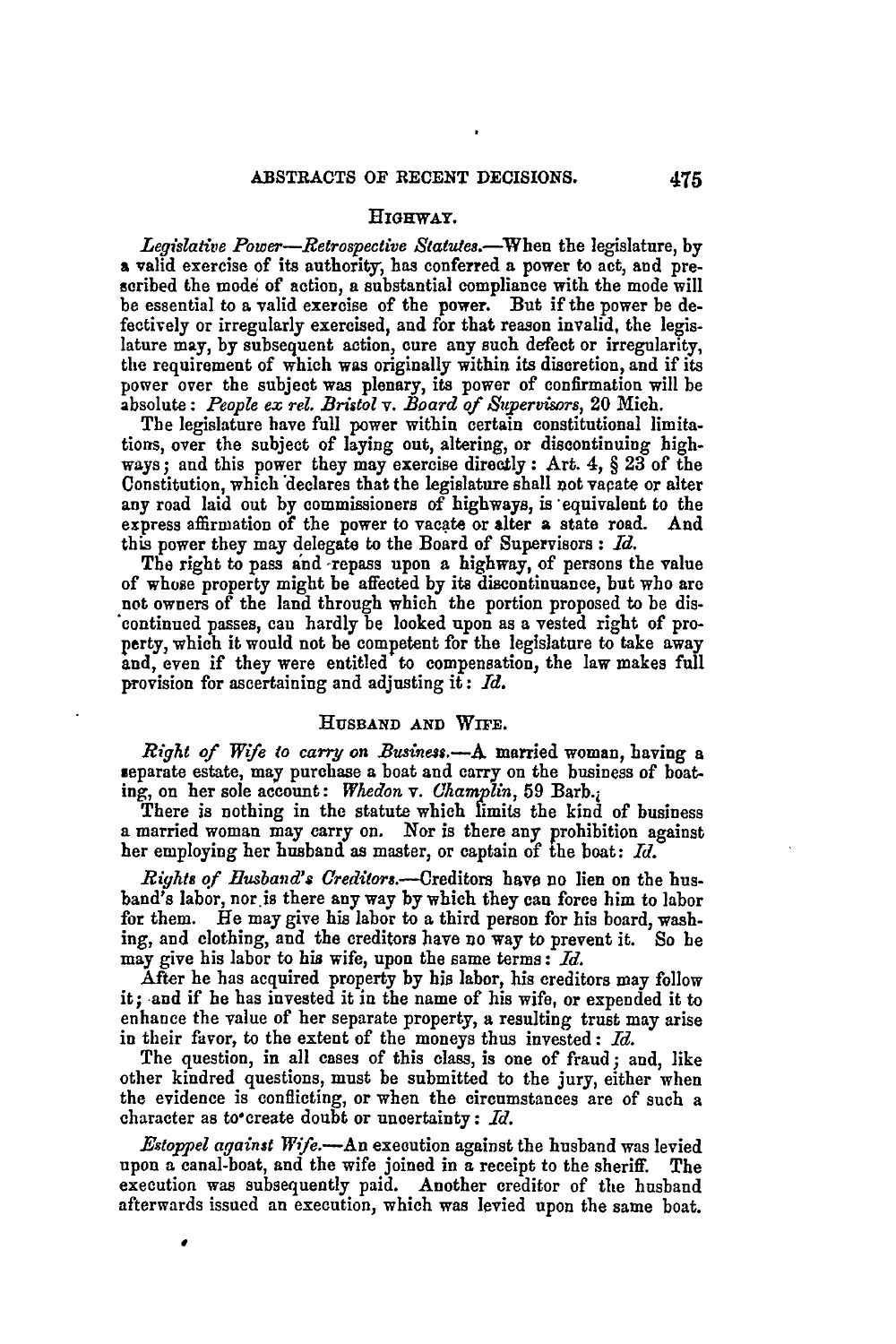*Held,* that the wife was not estopped from showing title to the boat, as against this second execution: *Id.*

An admission **by** the wife, to a third person, that the boat belonged to her husband, would not be binding as an estoppel, in favor of others whose conduct had not been influenced **by** it **:** *Id.*

Divorce on account of *Impotence-Jurisdiction of Courts of Eguity* in' *Applications* for *Divorce-Deed* of *Separation.-Where,* **by** organic defect of the female, existing at the time of marriage, there cannot be *;era copula* between the parties, and the defect is permanent and incurable, the case comes within the legal definition of impotence, and will authorize a divorce a *vinculo: J. G.* v. *R. G.,* 33 Md.

Courts of equity in this state, on applications for a divorce, sit not in the exercise of their ordinary equitable jurisdiction, but as divorce courts, and must be governed by the rules and principles established in the Ecclesiastical Courts in England, so far as they are consistent with the provisions of the Code: *Id.*

A voluntary deed of separation between husbgnd and wife, is not a bar to a *bond fide* application by the former for a divorce from the latter, on the ground of her impotence at the time of marriage: Id.

*Abandonment-Divorce a mensa et thoro.*--Abandonment, to constitute a sufficient cause for a divorce a *vinculo matrimonii,* must be the deliberate act of the party complained against, done with the intent that the marriage relation should no longer exist: *Lynch v. Lynch,* 33 Md.

Violent and outrageous conduct on the part of the wife, towards the husband, rendering the proper discharge of the duties of married life impossible, is sufficient ground for a divorce a *mensa et thoro : Id.*

*Right of Husband to Wife's Personal Estate upon her Death.-A* testator bequeathed to his daughter certain leasehold property, for her sole and separate use and benefit, without being subject to the control or disposal of her husband, if she should marry, or liable for his debts. The share of the daughter under the residuary clause of the will was also declared to be for her sole and separate use and benefit, independent of the control of any future husband. The daughter became possessed of the property bequeathed to her by her father's will, and subsequently married. She died intestate and without issue, her husband surviving her. *Held,* that the personal property of the wife, limited to her sole and separate use by the will of her father, passed upon her death, intestate and without issue, to her husband in his own right: *Cooney Adm'r v. Woodburn,* **33 Did.**

## **MASTER AND SERVANT.** See *Negligence.*

### MORTGAGE.

Tort for Fraudulent Conversion of Property.-Property described in a chattel mortgage, and which is taken out from its operation by a fraudulent contrivance of the mortgagor, is wrongfully converted; for which an action of tort may be maintained, and the defendant held to bail: *Matter of Hicks,* 20 Mich.

Sale of Chattels-Conditional Delivery.-Upon a sale of personal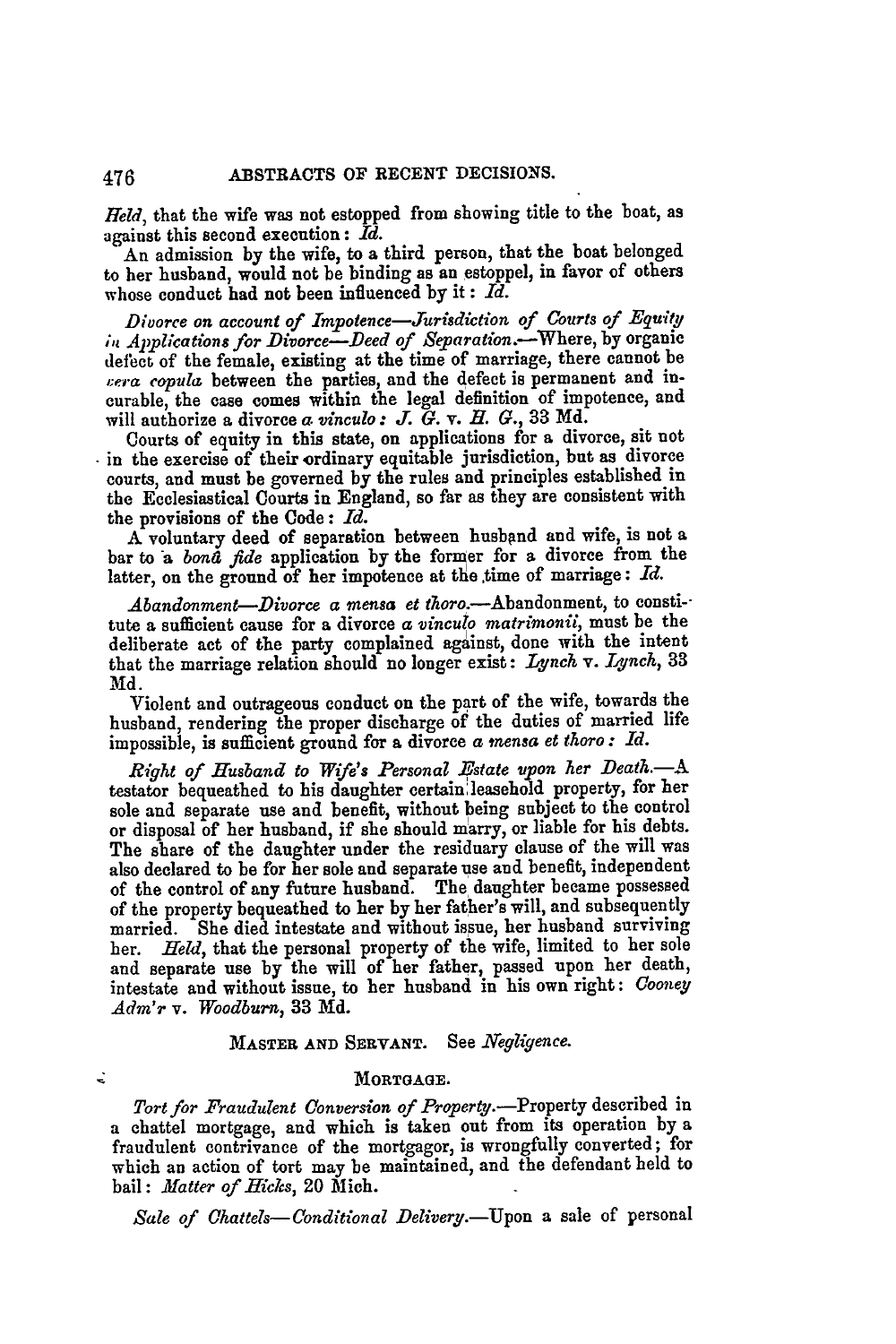property,-machinery, designed to be fixed to realty,-a part of the purchase price being paid in cash, and the balance secured **by** chattel mortgage on the same property, which, however, was not to **be** delivered until the owner of the realty should endorse upon the mortgage his recognition of the rights of the mortgagee, the title passes on the day of the sale; the delivery only is suspended until such recognition is endorsed: *Id.*

## **NEGLIGENCE.** See *Railroad.*

*Evidence-Presumption in favor of Railroad Companies in actions for injuries to Employees-Reputation of unfitness of Employee who caused the injury-Burden of Proof-Special Directions.-In* a suit brought **by** a railroad employee against the company for damages caused **by** the alleged unskilfulness or negligence of another employee of the same company, the defendants are entitled to the benefit of the presumption that they exercised due care in the employment of the person charged with unskilfulness, or negligence, and that they had no knowledge of the defects of capacity or character imputed **:** *Davis v. D. and M. Railroad Co.,* 20 **Mioh.**

General reputation of unfitness would be admissible as evidence, and might be sufficient to chargelthe company with knowledge, notwithstand**ing** they **may** have been actually ignorant of it. The ignorance will be negligence in a case in which any proper inquiry would have obtained the necessary information, and where the duty to inquire was plainly imperative. But the burden of proof to establish the unfitness alleged as the ground of the plaintiff's action, and the defendant's knowledge of it, is upon the plaintiff: *1.*

A railroad employee having knowledge of the unfitness of another employee of the same company, or one whose position or duties are such that he ought to be acquainted With such unfitness, when it had become notorious; and who does not give information to the company of the unfitness thus actually or constructively known **to** him, takes upon himself all the risks of injury from such unfitness, while engaged in the ordinary performance of his duties, as much as if he had expressly contracted with reference to possible injuries from that cause : Id.

Where the reasons which are relied upon to charge the officers of the company with knowledge, apply with equal force to show the knowledge of the plaintiff, the negligence of the latter in net complaining is as great as that of the company in employing an incompetent person; and where employer and employee have equal knowledge, and the latter continues the service, each party takes the risk, unless the employer undertakes to give special directions. A direction **by** a railroad officer to his subordinate to perform an ordinary service such as his employment contemplated, there being nothing unusual in the mode directed, is not such a special direction as will charge the company for an injury hap-<br>pening during the performance of such service : *Id*.

# **RAILROAD.** See *Negligence.*

*Special Rieks incident to proximity to Railroads-Liabilty of Companies.-The* care which a railroad company must exercise in the run-Ring of trains so as not to injure property situated near their track, is not contingent upon such circumstances as the force and direction of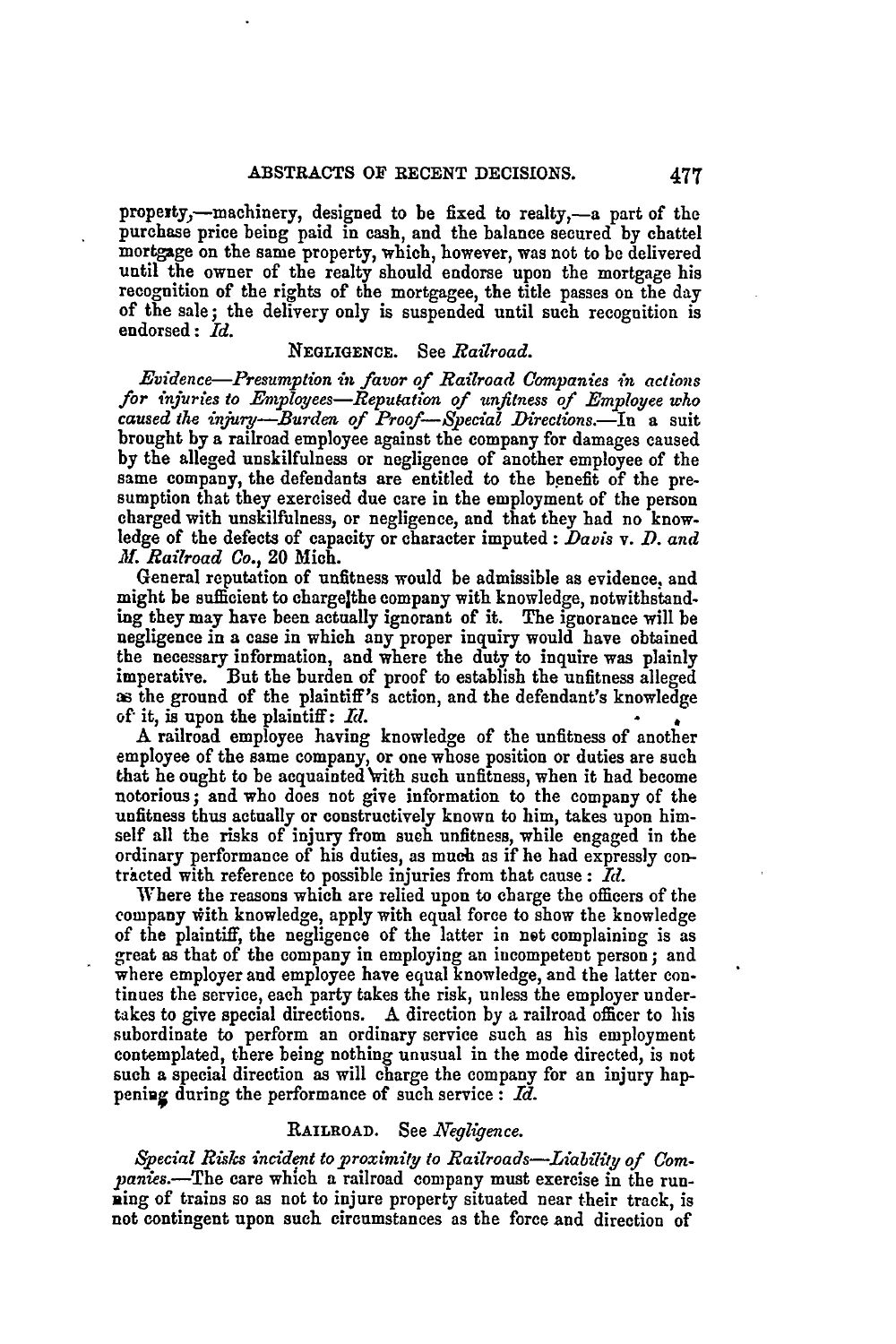the wind, the dryness of the weather, or the combustible character of property liable to be affected. The company not being in fault as to the quality or character of their equipments, the special risks incident to proximity to railroad trains must be borne **by** those who establish them. selves in such localities: *Michigan (entral Railroad Co. v. Anderson,* 20 Mich.

*Negliqence-Evidence.-Where* the petition alleges the cause of plaintiff's injury to arise from a defective track, the defect in the track anywhere way be shown, if it contributed to the injury: *Union Pacific R. R. Co. v. Band,* 6 or 7 Kansas.

Railroad companies are required to use the utmost human sagacity and foresight in the construction of roads, to prevent accidents: *Id.*

Where the amount of damages assessed in a verdict shows that.the jury was influenced **by** passion and prejudice, it is the duty of the court to order a new trial of the case: *Id.*

#### **SALE.**

*Sale of Real Estate to fix Contract Liabilities--Notice.--In making* a sale of real estate in order to fix a contract liability, the sale must be made within a reasonable time, and conducted in a reasonable manner. And if the sale be **by** auction, the analogies of sales under legal process will furnish the rule as to notice; and these prescribe a notice of at least six weeks: *Eldridge* v. *Bliss,* 20 Mich.

## **SEDUCTION.**

*Breach of Promise of Marriage-Damages.-In* an action to recover damages for the breach of a promise of marriage, evidence was offered of the promise and of the breach, and also of a subsequent seduction of the plaintiff **by** the defendant; and'there was evidence tending **to** show that the seduction was accomplished **by** means of the promise of marriage. *Held,* that the jury were warranted, in estimating the damages, to consider the fact of seduction: *Sauer v. Schulenbery,* 33 **Md.**

# **SHIPPING.**

*Mortgage of Vessel-Assignment-Rights of'Assignee-Equities of Mortgagors.-The* assignee of a mortgage of a vessel takes it with all the rights and powers which were possessed **by** the mortgagee; and no equities existing between several mortgagors will deprive the assignee of any of the usual remedies for the enforcement of the security: *Dalrympl& v. Sheehan,* 20 Mich.

### **SPECIFIC PERFORMANCE.**

Although it is a matter of discretion whether specific performance will in any case be granted, yet the discretion must be exercised according to certain well-established rules, and does not rest in the mere caprice **of** the judge: *Foot* v. *Webb,* **59** Barb.

## **TENANT IN** COMMON.

*Ejectment against Co-tenant.*—The possession of one tenant in common being in law the possession of all the co-tenants, a tenant in common cannot bring *ejectment* against. his co-tenant unless there has been an

478